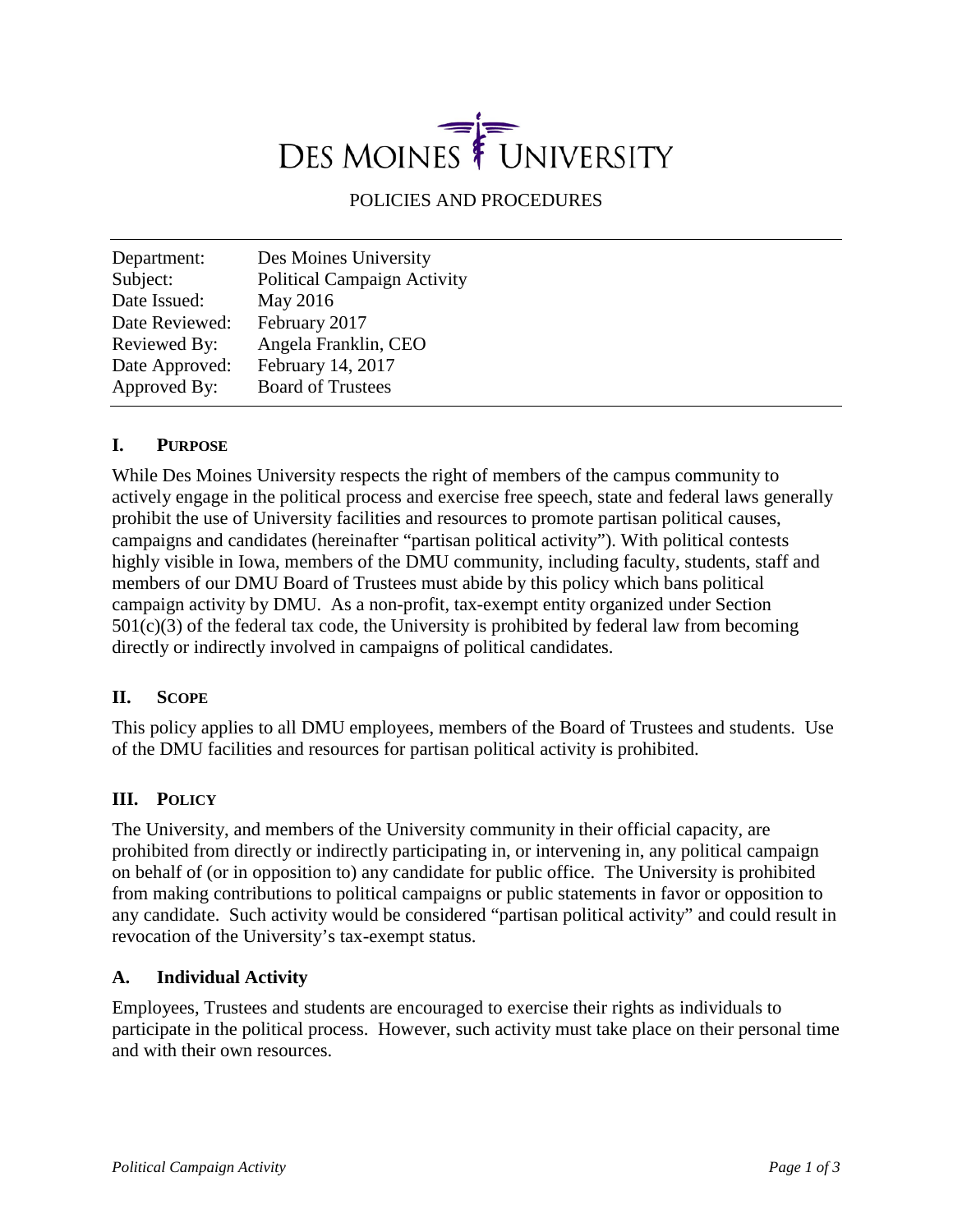Employees and Trustees, through statements or actions in their official capacity with the University, may not imply that DMU endorses or opposes a political candidate for public office. Any communications made in their private capacity cannot be presented as reflecting the position of the University.

### **B. Voter Registration and Education Activities**

The University may promote voter participation and sponsor and conduct voter registration activities as long as the activities are conducted in a nonpartisan manner and there is no advocacy for or against a particular candidate or ballot issue. Permitted activities include nonpartisan training programs designed to increase public understanding of and participation in the electoral process, including efforts to facilitate voter registration.

All voter registration activities must be approved by The Chief of External and Government Affairs.

## **C. University-Sponsored Events and Communications**

University-sponsored events and communications about elections and issues important to the mission of DMU are permitted as long as these events and communications are conducted in a nonpartisan manner. DMU will not directly or indirectly sponsor any events or make communications that show favoritism for or opposition to a candidate running for public office.

University may take positions on public policy issues, including issues that divide candidates in an election for public office. However, DMU will assure that its issue advocacy activities do not function as political campaign intervention.

- 1. All requests from or invitations to a candidate for public office to appear at a DMUsponsored event or on DMU campus must be reviewed and approved by the Chief of External and Government Affairs.
	- a. DMU may provide a public forum for political candidates to speak individually in their capacity as a candidate if all such legally qualified candidates for the public office are afforded the same opportunity to appear and speak, Should DMU convene such a forum, candidates generally will not be permitted to send a surrogate to speak on their behalf.
	- b. The institution will take reasonable steps to ensure that such appearances constitute speeches, question-and-answer sessions, or similar communications and are not conducted as campaign rallies or fund-raising events.
	- c. Any related communications, including the introduction of candidates, must not include statements of support for or against a candidate. An explicit statement will be made to advise the audience that DMU does not support or oppose the candidate.
	- d. As a convener of health-related conversations and education, DMU may invite a candidate for political office to appear in a non-candidate capacity, provided that the individual is selected as a speaker solely for reasons other than his or her capacity as